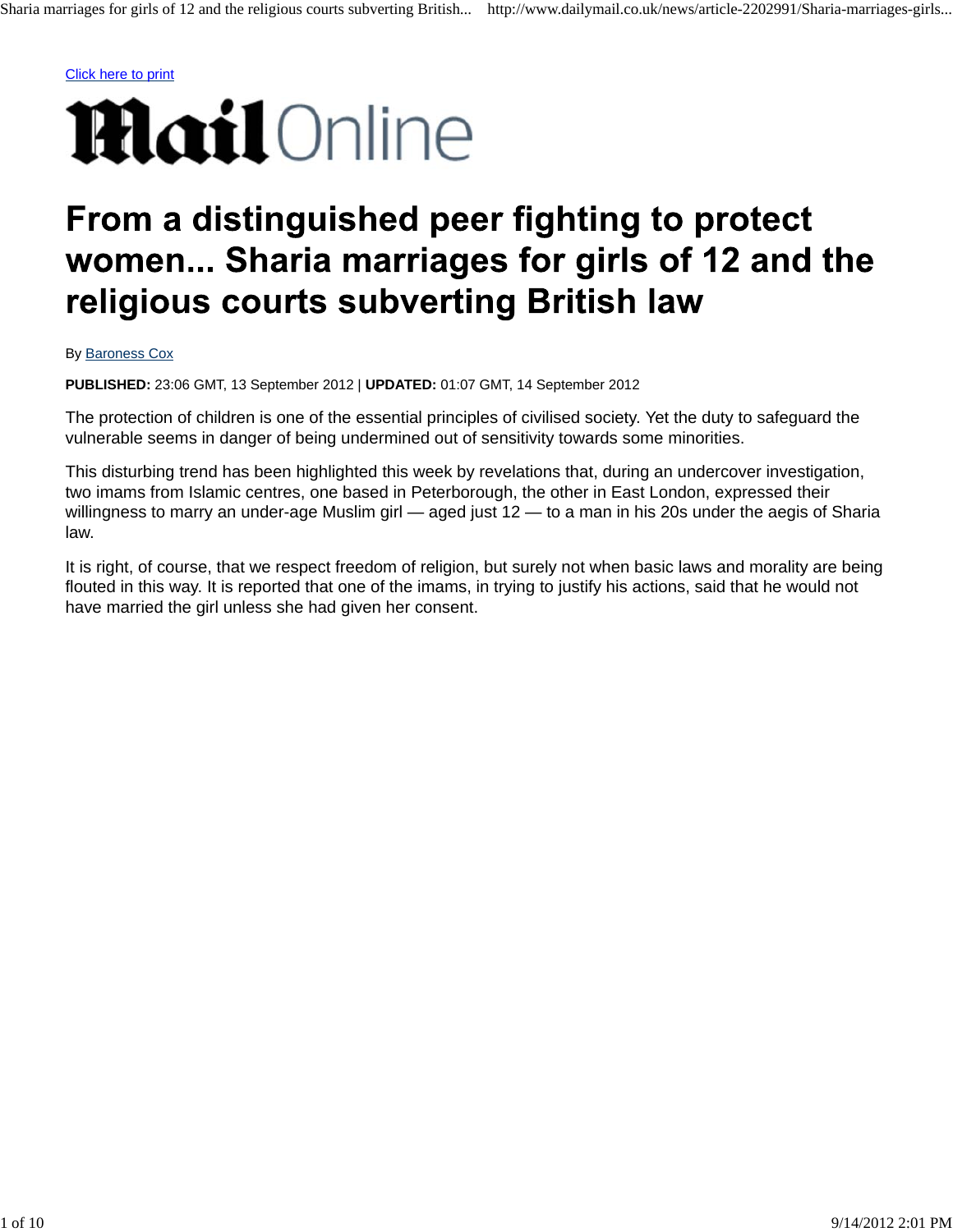

**Influential: An imam advises two women at Leytonstone Islamic Centre, in east London**

But a 12-year-old cannot consent to a marriage. It is precisely because children lack the experience, judgment and maturity to make such decisions that we have laws against marriage and sex under the age of 16.

Any failure of the authorities to uphold these laws, because of an apparent clash with another culture, is an example of the politically correct establishment failing vulnerable children.

Unfortunately, police and local authorities sometimes appear to allow excessive deference to cultural considerations to prevent them from acting to stop abuses.

There is sometimes a tendency to defer to the most traditional practices within a culture, rather than trying to assist the modernisers. The result is that those who need most help are often neglected.

This most recent case demonstrates once again how women's and girls' rights are subverted under Sharia.

This applies in areas including child custody after a couple split up — when the father is often given the right to keep the children without adequate consideration of the child's welfare — and, even worse, domestic violence.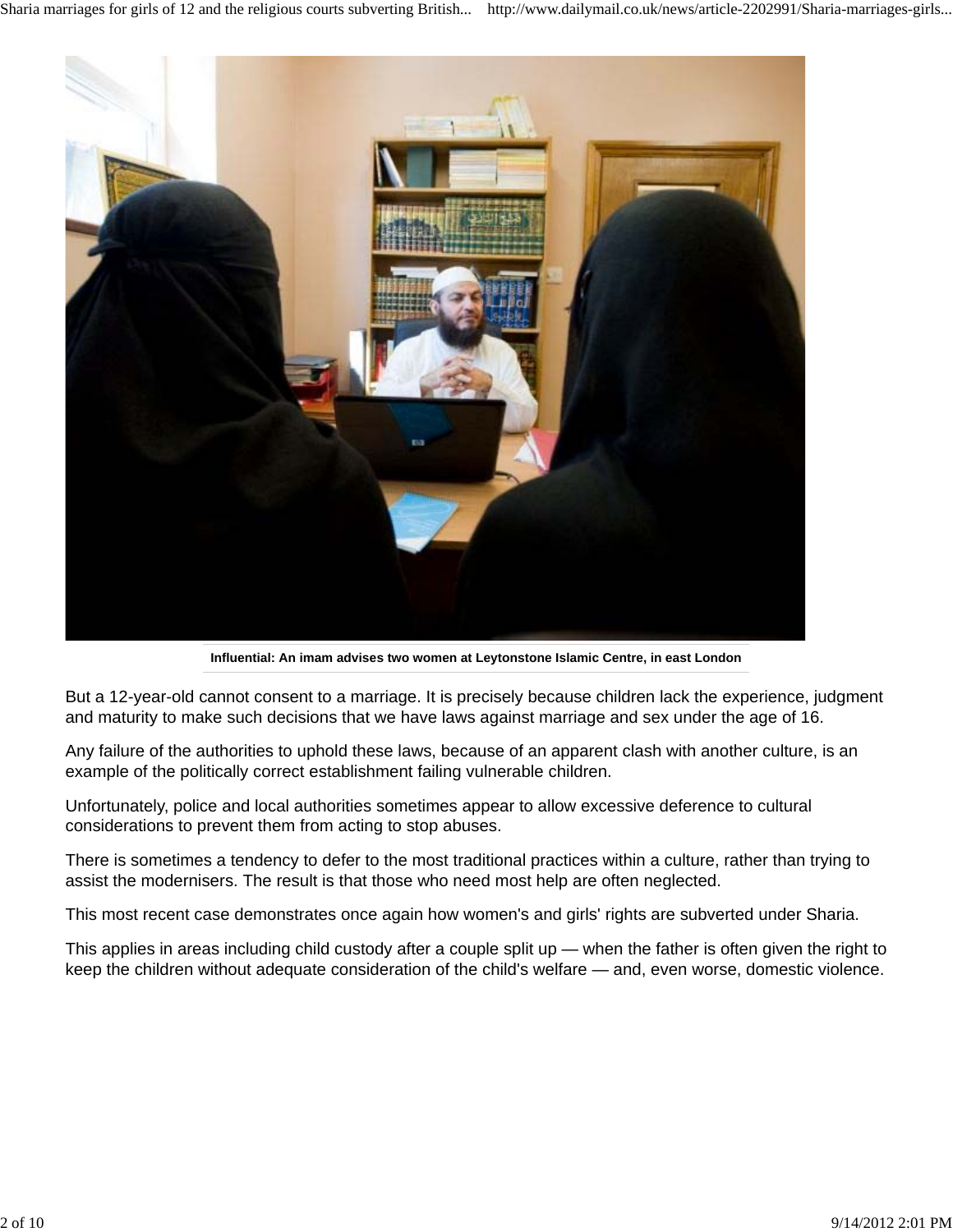

**The Sharia Council of Britain preside over marital cases at their east London headquarters**

Imagine you are woman living in London, when your husband comes home after a bad day at work and decides to take out his frustrations on you, battering you so savagely that you end up in hospital.

Ordinarily, you would call the police, report the attack and he would be charged with assault and possibly jailed, and you would be afforded some protection.

But if you and your husband are Muslim, it's possible that you will be pressured by family and friends or community leaders into allowing this violence to be dealt with in a local Islamic Sharia court where an imam will adjudicate.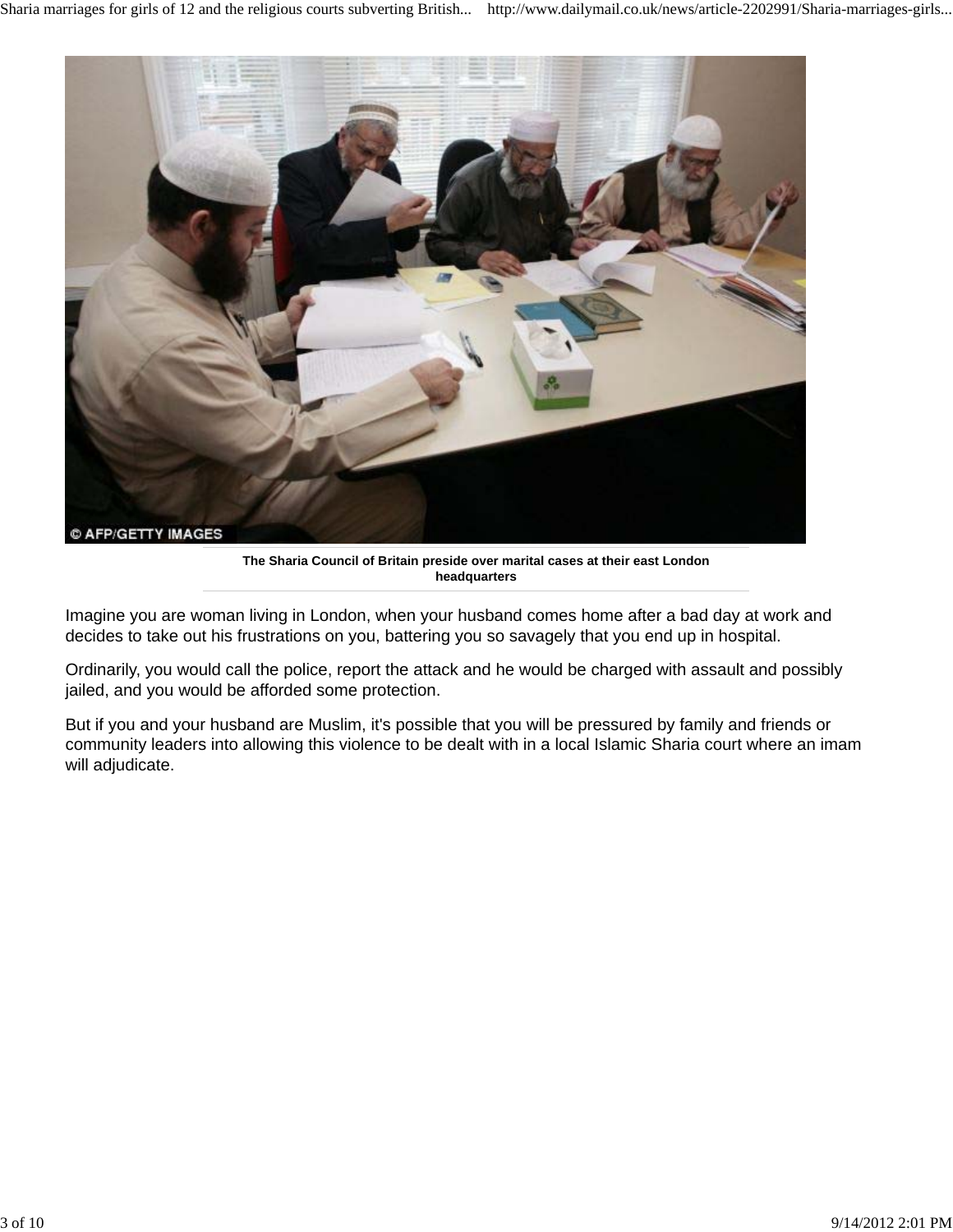

**Child bride: An imam at the Husaini Islamic Centre in Peterborough allegedly agreed to the marriage of a 12-year-old girl**

There, the result may well be that the aggressor is given no more than a mild reprimand, or just told to go to an anger management class, while his bruised wife is often required to go back and give her husband 'another chance'.

She will remain trapped in an abusive home without any of the protection, help or support available to other women. The misery that can be caused by Sharia law is illustrated by tragic cases such as this, which I have come across countless times during my work campaigning on this issue.

The women insist on remaining anonymous for fear of reprisals — another indicator of the climate of intimidation that sometimes exists.

It's a disturbing picture in a country in which equality for all is meant to be a guiding principle of the justice system.

That great ideal stretches back centuries to the Magna Carta, requiring that everyone should be treated equally under the law, regardless of their wealth or status.

More recently we have enshrined our commitment to the ideals of gender equality and the eradication of gender discrimination.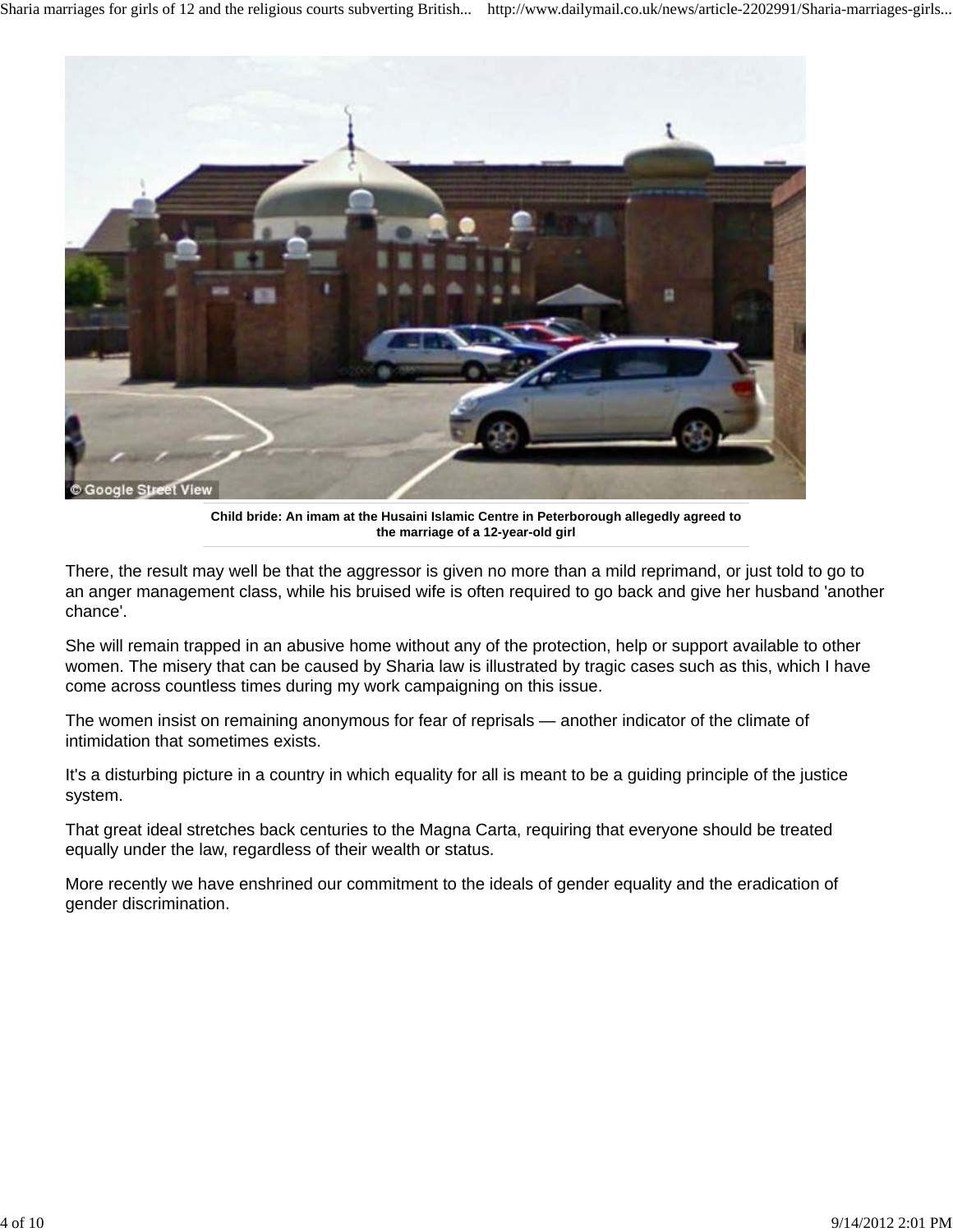

**Campaigners argue that children can't decide whether they want to be married (posed by model)**

In recent years, however, the concept of judicial equality has come under severe pressure, due to the increasing official acceptance of Islamic Sharia law.

No longer do we have a single legal code in our society.

Instead, alongside our own law, there is now effectively a parallel quasi-legal system operating within some Muslim communities.

Sharia law, imported from theocracies like Afghanistan and Saudi Arabia, first began to be used here in a strictly limited form, dealing mainly with narrow issues like Islamic financial contracts. But as the Muslim population has grown and the pervasive creed of multiculturalism has become ever more powerful, so Sharia law has rapidly grown in influence within some communities.

There are now estimated to be no fewer than 85 Sharia courts across the country — from London and Manchester to Bradford and Nuneaton. They operate mainly from mosques, settling financial and family disputes according to religious principles.

Recently, their remit has widened considerably, with reports from London that Sharia law has been used even to decide a case of serious criminal assault.

The courts, which also claim to cover matters such as marriage, divorce, domestic violence and child custody, take place in private and do not publish their judgments.

No society can function effectively with a parallel quasi-legal system, with some people having, in practice, drastically diminished legal rights because of their religion and their gender.

This situation also leads to open discrimination against women.